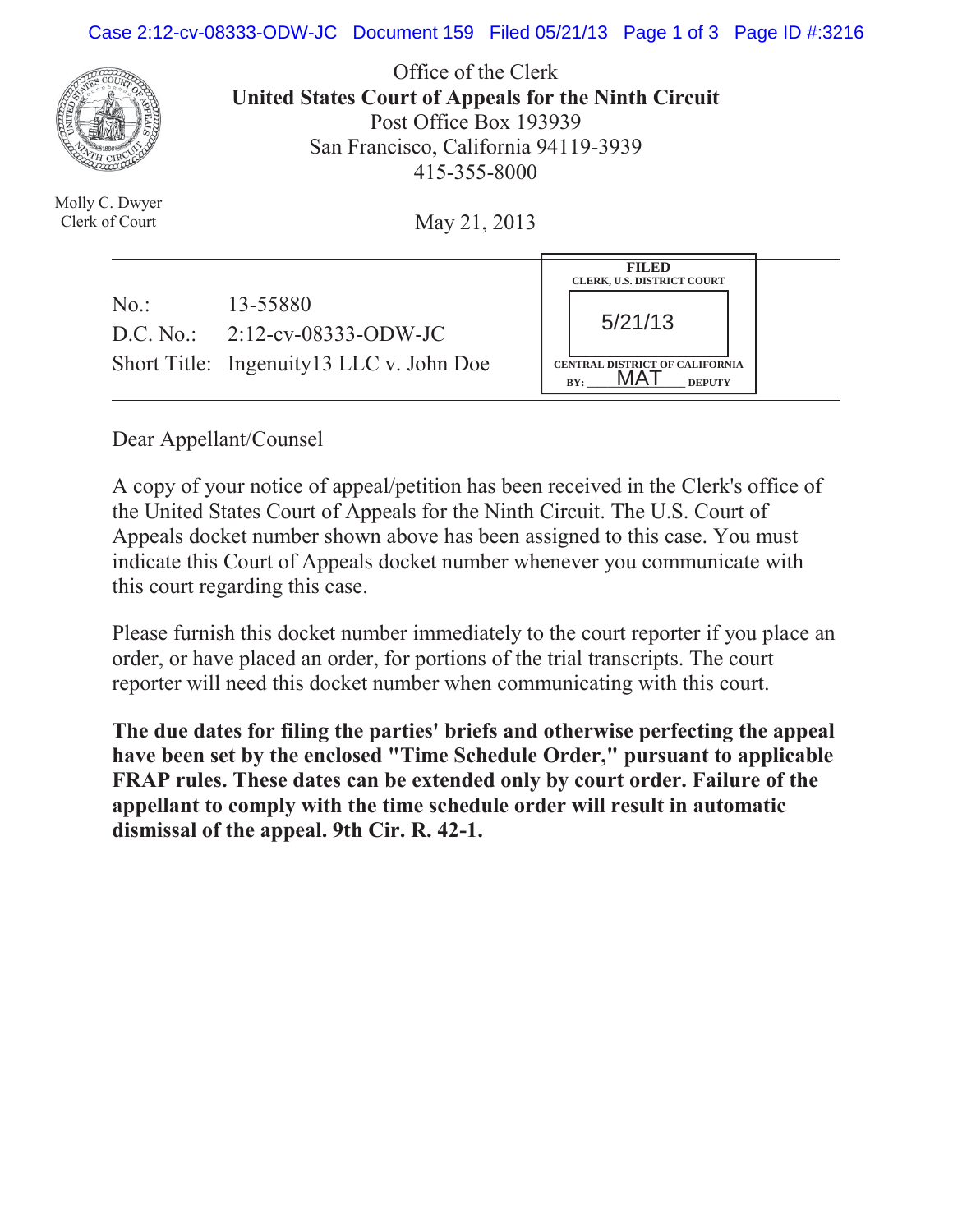Case 2:12-cv-08333-ODW-JC Document 159 Filed 05/21/13 Page 2 of 3 Page ID #:3217

UNITED STATES COURT OF APPEALS

## FOR THE NINTH CIRCUIT



MAY 21 2013

MOLLY C. DWYER, CLERK U.S. COURT OF APPEALS

INGENUITY13 LLC,

Plaintiff - Appellant,

v.

JOHN DOE,

Defendant - Appellee.

No. 13-55880

D.C. No. 2:12-cv-08333-ODW-JC U.S. District Court for Central California, Los Angeles

## **TIME SCHEDULE ORDER**

The parties shall meet the following time schedule.

If there were reported hearings, the parties shall designate and, if necessary, crossdesignate the transcripts pursuant to 9th Cir. R. 10-3.1. If there were no reported hearings, the transcript deadlines do not apply.

| Tue., May 28, 2013              | Mediation Questionnaire due. If your registration for<br>Appellate ECF is confirmed after this date, the<br>Mediation Questionnaire is due within one day of<br>receiving the email from PACER confirming your<br>registration. |
|---------------------------------|---------------------------------------------------------------------------------------------------------------------------------------------------------------------------------------------------------------------------------|
| <b>Mon., June 17, 2013</b>      | Transcript shall be ordered.                                                                                                                                                                                                    |
| <b>Mon., September 16, 2013</b> | Transcript shall be filed by court reporter.                                                                                                                                                                                    |
| <b>Mon., October 28, 2013</b>   | Appellant's opening brief and excerpts of record shall<br>be served and filed pursuant to FRAP 32 and 9th Cir.<br>R. 32-1.                                                                                                      |
| <b>Wed., November 27, 2013</b>  | Appellee's answering brief and excerpts of record<br>shall be served and filed pursuant to FRAP 32 and<br>9th Cir. R. 32-1.                                                                                                     |